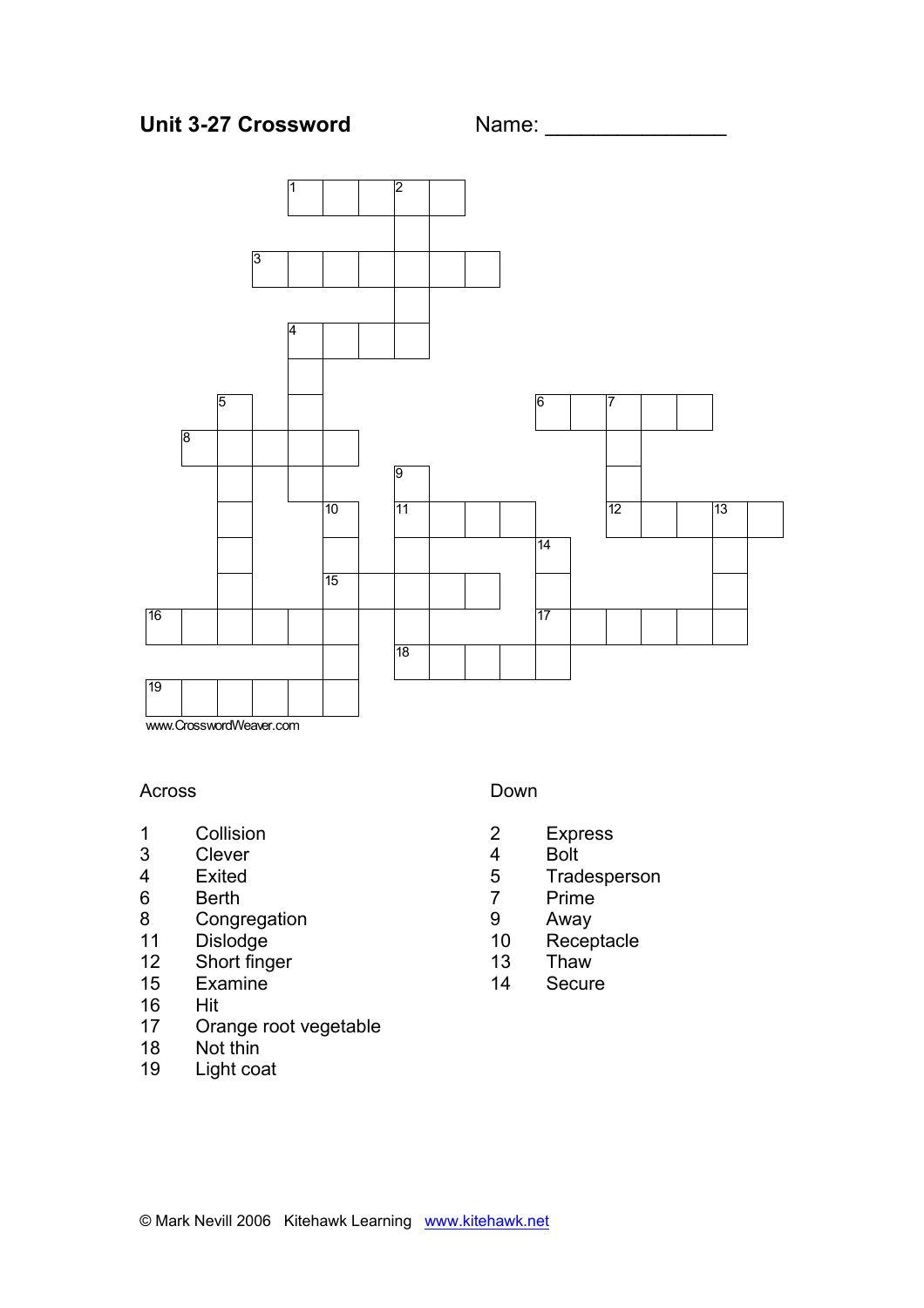# **Unit 3-27 Crossword Solution**



# **Unit 3-27 Polygon Answers**

Some answers:

(With **A**): ail, ale, alike, ash, ask, hail, has, heal, islam, lake, lame, lash, leak, mail, make, male, mash, mask, meal, **milkshake**, sail, sake, sale, same, sea, seal, seam, shake, shale, shame, slam, (31)

(Others without **A**): elk, elm, helm, hike, his, like, lime, mesh, mile, milk, silk, skim, slim, slime, smile, (15)